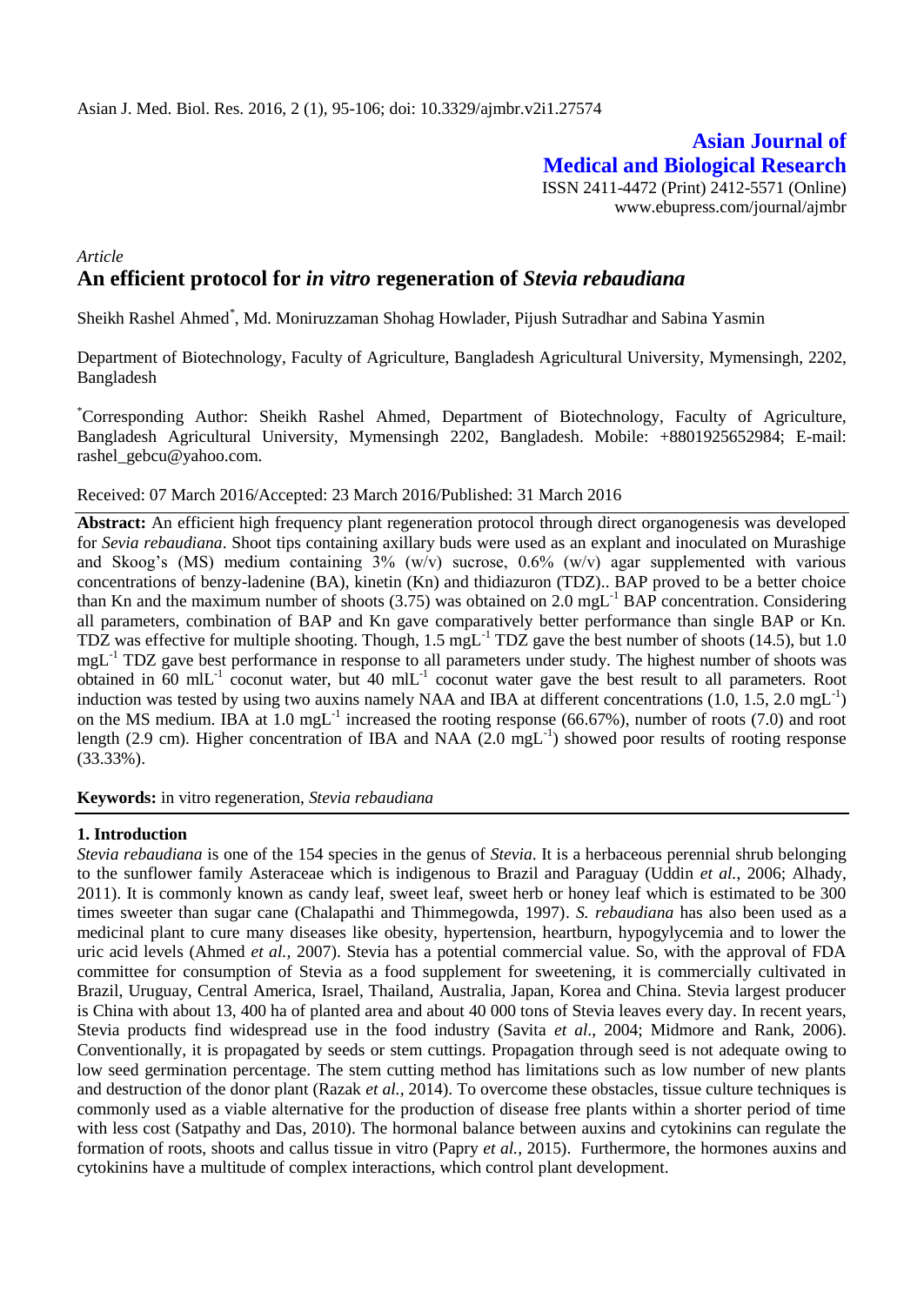# **2. Materials and Methods**

The research work was conducted at laboratory of the Department of biotechnology and physics with a common help of central laboratory, Bangladesh Agricultural University, Mymensingh during the period from July to November, 2015. Shoot tips were used as explants for shoot regeneration. All the explants were collected from 4- 6 month old yard grown plants from physics department of BAU. Five experiments with different treatments were carried out in this research. Single or combined effect of cytokinin (BAP or Kn), effect of thidiazuron, effect of coconut water concentrations on shoot proliferation and effect of auxin (NAA and IBA) on root induction of Stevia rebaudiana was observed in these experiments.

# **2.1. Preparation of MS medium**

MS medium was used to detect the effect of hormone and coconut water concentration on the shoot and root development of natural sweetener containing herb *Stevia rebaudiana*

Following procedure was maintained to prepare 1000ml of MS media with care-

- a) The appropriate amount of each of stock solutions (macrosalts, microsalts, Fe-EDTA, vitamins, Myoinositol)
- b) 500 ml distilled water was added in the flask to dissolve all the ingredients on a heater cum magnetic stirrer.
- c) 30 gm sucrose was added to this solution and agitated gently to dissolve completely.
- d) Different concentrations of hormonal supplements were added to the solution either in single or in combinations as required and mixed well.
- e) The whole mixer was then made up to 1L with adding distilled water.
- f) The pH of the liquid medium was adjusted to 5.75-5.80 with the aid of 0.1N HCl or 0.1 N NaOH, wherever it necessary. This operation was done using a digital pH meter.
- g) 0.6% agar was added to the liquid medium to make solid medium. The culture medium was dispensed into culture vial (20 ml/vial)
- h) Medium was finally sterilized by autoclaving.

# **2.2. Sterilization**

Contamination can be occurred by air, explants, contaminated vials or workers. Elimination of microbiological organisms for aseptic condition is mandatory, to conduct a successful *in vitro* regeneration process. Both MS were poured in 25 ml small sterilized vials which was autoclaved at 121ºC at 1.16 kg/cm for 20 minutes for sterilization. Sterilization of glassware and other instruments achieved by following approaches: (i) dry heat, (ii) flame sterilization, (iii) autoclaving, (iv) wiping with 70% ethanol. Further sterilization was done under aseptic conditions in a laminar air flow cabinet.

### **2.2.1. Surface sterilization of plant material**

The explants were cut into small pieces (about 1.5 cm long) and initially washed under running tap water for 6-7 mins. Explants were rinsed with distilled water containing few drops of savlon and tween-20 with continuous shaking for 10-15 seconds and washed thoroughly with distilled water. They were then taken under laminar air flow cabinet to soak them with 70% alcohol for 10 seconds and washed 3-4 times with autoclaved distilled water. Finally, explants were immersed in  $0.1\%$  commercial HgCl<sub>2</sub> solution in combination with 2-3 drops tween-20 for 4-5 minutes with continuous shaking followed by adding sterilized distilled water 6-7 times to drain out last particle of  $HgCl<sub>2</sub>$ .

### **2.3. Explant inoculation technique**

The explants were inoculated on MS medium fortified with cytokinins (BAP, Kinetin and TDZ in single or in combination) for shoot induction and auxins (NAA and IBA) for root induction. The pH of the media was adjusted at 5.75-5.80 before gelling the medium with 0.6% agar. The cap of vial was holded by little finger and was flame sterilized. During inoculation special care was taken so that the explants must touch the medium equally and not dept into the medium.

### **2.4. Incubation**

After inoculating the explants onto culture media, cultures were incubated on culture rack at  $25 \pm 2^0$  C constant temperature under the white  $25 \pm 2^0$  C. The photoperiod was maintained as 16 hours light and 8 hours dark.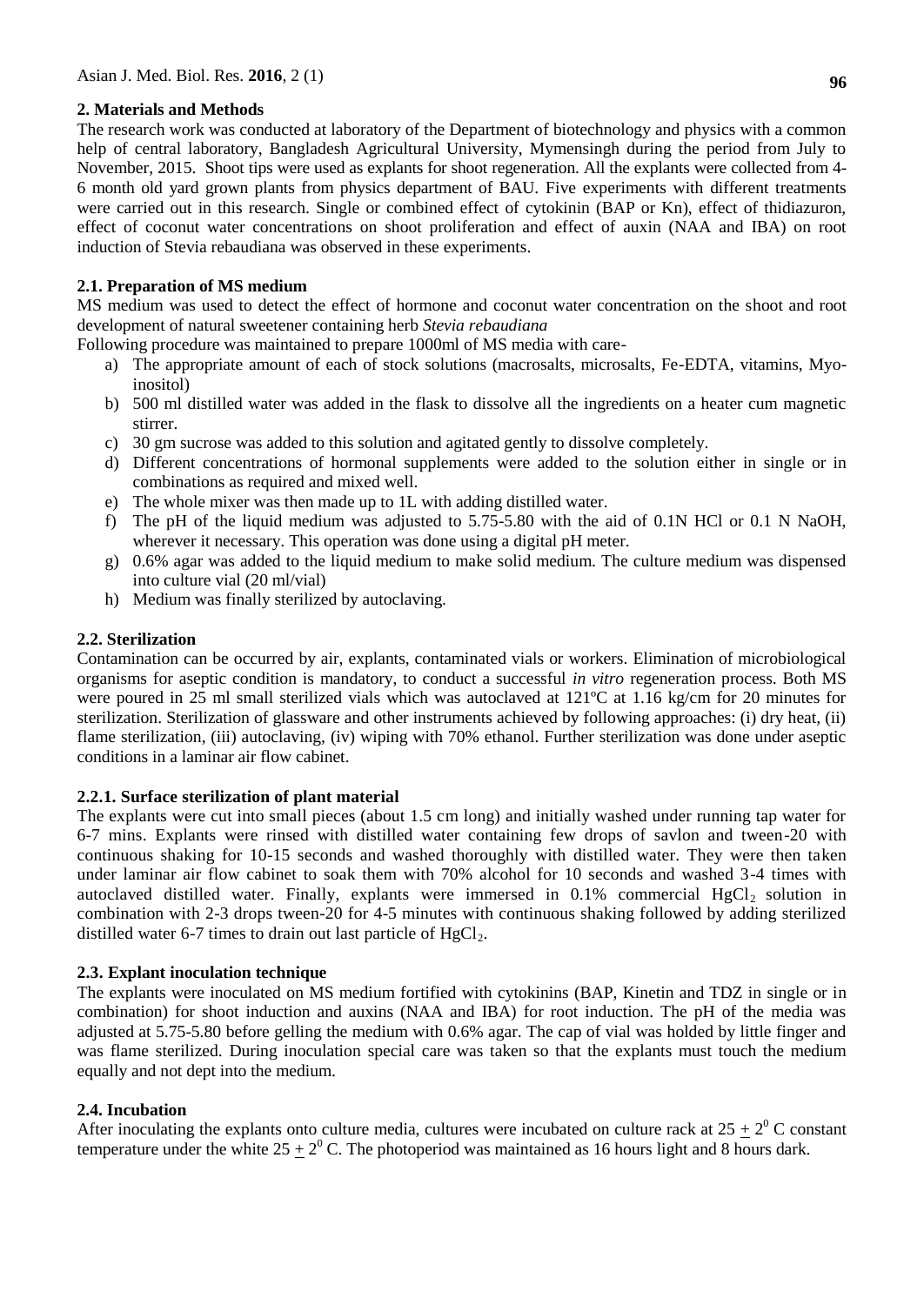### **2.5. Collection of data**

Data were collected on the effect of different treatments on direct shoot and root regeneration. For shoot induction, data were recorded in terms of days required for shoot initiation, percentage of shoot regeneration, shoot length (cm) and number of shoots per explants. The days required for shoot initiation, percentage of rooted shoots, number of roots formed, average root length (cm) were determined after 3 weeks of culture on the rooting medium.

### **2.6. Statistical analysis**

The data for the character under present study were statistically analyzed wherever applicable. The experiment was conducted in growth room and arranged in completely randomized design (CRD). The analysis of variance of different characters was performed and means were compared by the Duncan's multiple range test (DMRT).

#### **3. Results and Discussion**

### **3.1. Effect of cytokinin (BAP or Kn) on shoot proliferation of** *Stevia rebaudiana* **after 4 week 3.1.1. Number of shoots explant–1**

The significant variation data of shoot regeneration have been presented in Table 1 and Figure 1 where it was found that the treatment 2 mgL<sup>-1</sup> BAP produced the highest number of shoot explant<sup>-1</sup> (3.750) followed by 3 mgL<sup>-1</sup> BAP (3.25). On the other hand, the treatment  $T_0$  (control) showed the lowest number of shoot explant<sup>-1</sup> (1.664) which also differed significantly from all other treatments. To a certain extent, with increasing concentration of BAP and kinetin, an increase in number of multiple shoots was observed. Higher concentrations of BAP in the medium resulted in a reduced number of shoots. By comparing all parameters of all treatments, 2 mgL-1 BAP gave best performance. This result partially supported Mehta *et al.,* (2012). Between the two hormone (BAP and Kn), BAP induced higher number of shoots than Kn. Among the different treatment of Kinetin, the lowest number of shoots (2.332) was achieved from 1 mgL $^{-1}$  Kn which was closely related to BAP (1) or 2 mgL<sup>-1</sup>) and Kn (2 or 4 mgL<sup>-1</sup>). Mathur and Begum (2015) showed enhanced shoot proliferation on MS medium containing BAP and Kn in the range  $1.0$ -5.0 mgL<sup>-1</sup>. BAP at its 3.0 mgL<sup>-1</sup> concentration evoked best response. According to Pawar *et al.,* (2015) the higher number of shoots per explants (eight) was obtained from nodal explants as compared to shoot tip (six) on the medium i.e. (MS + 2 mgL-1 BAP). Kavitha *et al*., (2012) reported that shoot tip explants cultured on MS medium supplemented with Kn  $(3.0 \text{ mgL}^{-1})$  produced the maximum number of shoots (12.6  $\pm$  0.68) per explants. This indicates that these explants contain sufficient endogenous level of auxins or capable of its de novo synthesis which can induce shoot formation even in a medium containing cytokinin alone (Julliard *et al.*, 1992).

Cytokinins, especially BAP, are reported to overcome apical dominance, release lateral buds from dormancy and promote shoot formation (George, 1993). Superiority of BAP in inducing multiple shoot formation has also been reported for a number of plants e.g. *Tridax procumbens* (Sahoo, Chand 1998), *Cypripedium flavum* (Yan *et al*., 2006) and *Medicago truncatula* (Neves *et al*., 2001). Kn alone was not very efficient in inducing shoot multiplication in the present experiments. Low rate of multiplication in medium containing Kn has been observed in a number of plants e.a. *Bambusa balcooa* (Mudai and Borthakur, 2009), *Ocimum gratissimum* (Gopi *et al*., 2006) and *Mentha arvensis* (Chishti *et al*., 2006).



**Figure 1. No. of shoots and length of shoots at 2 mgL-1 BAP after 21 days.**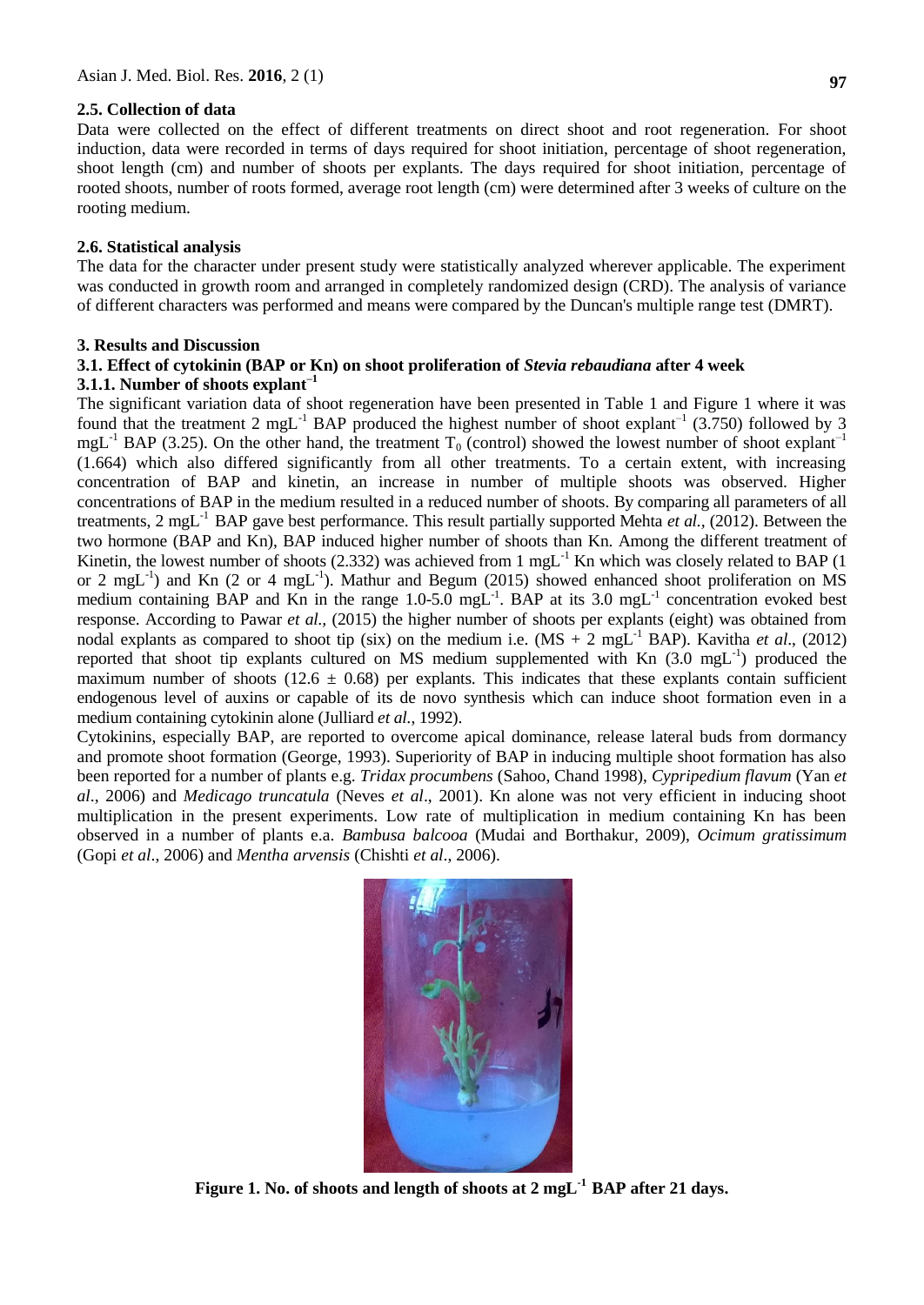| <b>BAP / Kinetin concentrations</b> | Days to shoot initiation | Number of shoots vial <sup>-1</sup> | Shoot regeneration $(\% )$ |
|-------------------------------------|--------------------------|-------------------------------------|----------------------------|
| $(mgL^{-1})$                        |                          |                                     |                            |
| $\overline{0}$                      | 3.332 d                  | 1.664 e                             | 70.00 <sub>b</sub>         |
| <b>BAP 1.0</b>                      | 4.250c                   | $2.500 \text{ cd}$                  | 80.00a                     |
| <b>BAP 2.0</b>                      | 4.750 bc                 | 3.750a                              | 80.00a                     |
| <b>BAP 3.0</b>                      | 5.500a                   | $3.250$ ab                          | 80.00a                     |
| <b>BAP 4.0</b>                      | 5.000 ab                 | $2.664$ bcd                         | 60.00 b                    |
| Kn 1.0                              | $4.664 \text{ bc}$       | 2.332d                              | 60.00 b                    |
| Kn 2.0                              | 5.250 ab                 | $2.500 \text{ cd}$                  | 80.00a                     |
| Kn 3.0                              | 5.500a                   | $3.000$ bc                          | 80.00a                     |
| Kn 4.0                              | 5.500a                   | $2.500$ cd                          | 40.00c                     |
| LSD <sub>(0.05)</sub>               | 0.629                    | 0.578                               | 3.13                       |
| CV(%)                               | 10.05                    | 16.71                               | 3.53                       |
| Level of significance               | $***$                    | **                                  | **                         |

**Table 1. Effect of BAP or Kn on shoot proliferation of** *Stevia rebaudiana***.**

In a column figures having similar and no letter(s) do not differ significantly at 5% level whereas figures with dissimilar letter(s) differ significantly as per DMRT at same level.

DMRT= Duncan's Multiple Range Test; LSD= Least significant difference and CV= Coefficient of variation; \*\*= Significant at 1% level of probability

#### **3.1.2. Shoot regeneration**

Shoot regeneration was significantly influenced by the effect of different concentrations of BAP or Kinetin where it varied from 40 to 80% (Table 1). From the Table 1, it was found that the treatment BAP  $(1, 2, 3 \text{ mgL}^{-1})$  and Kn  $(2-4 \text{ mgL}^{-1})$  showed same regeneration percentage of shoot (80.00%). On the other hand, treatment 4 mgL<sup>-1</sup> Kn produced the lowest regeneration of shoot (40%) which was statistically differed from all other treatment of the study. According to Mathur and Begum (2015),  $2 \text{ mgL}^{-1}$  BAP gave the highest response (80%).

#### **3.1.3. Length of shoot**

Statistically significant variation was observed among different treatments on the length of plantlets The length of plantlets varied from 6.7cm to 4.768 cm (Figure 2). The longest length of shoots (6.7 cm) was recorded in 3 mgL<sup>-1</sup> BAP among all the treatments of both BAP and Kn. 2 mgL $^{-1}$ Kn gave longest shoot (5.9 cm) among all the different concentration of Kn treatment and had statistically identical shoot length with 2 mgL<sup>-1</sup> BAP. The shortest length of shoot (4.768 cm) was observed in control (0 mgL<sup>-1</sup> hormone) which was statistically similar to 4 mgL<sup>-1</sup> Kn (4.90). Rest of the treatments had also four statistically identical shoot length which was observed in both case of BAP (1,4 mgL<sup>-1</sup>) and Kn (1,3 mgL<sup>-1</sup>). According to Hassanen and Khalil (2013) shoot length decreased by increasing Kn concentrations above  $2.0 \text{ mgL}^{-1}$ . Superiority of BAP over kinetin was also demonstrated by several workers (Van-Eck *et al*., 1990; Sen *et al*., 1991; Mishra *et al*., 1995).

Shekhawatat (2012) reported that, although the number of shoots induced was considerably higher, stunted growth was observed at higher concentrations of BAP (3-5 mgL<sup>-1</sup>). In most cases, BAP was found to be essential for growth and better than Kn for shoot induction (Tawari *et al.*, 2010). Shahriyar *et al*., (2015) found the lowest percentage of shoot multiplication was 63% and length was 3 cm obtained in Murashige and Skoog +0.3 mg/l gibberellic acid within 10-15 days.



**Figure 2. Effect of BAP or Kn on shoot proliferation of** *Stevia rebaudiana***.**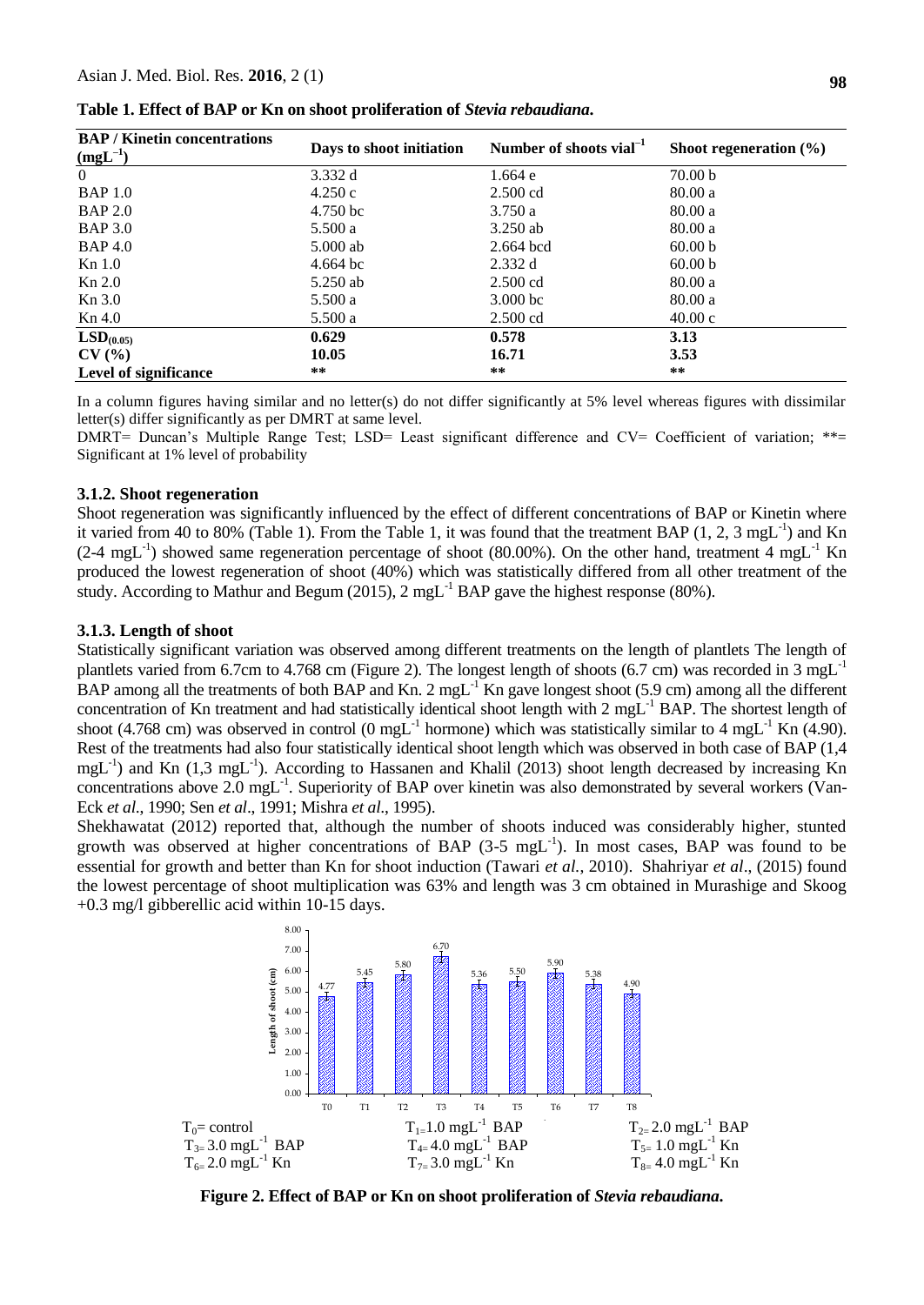# **3.1.4. Days to shoot initiation**

The number of days required for shoot initiation varied significantly. There was a significant difference within the medium, for all observations. The most early shoot initiation was observed in 4.25 days from  $MS + 1$  mgL<sup>-1</sup> BAP medium among all the treatments of different concentration of BAP or Kn except control. The highest days required for shoot initiation was found 5.5 days from three similar hormone concentration(3 mgL-1 BAP and 3-4  $mgL^{-1}$  Kn) which was statistically closely related to 4 mgL<sup>-1</sup> BAP and 2 mgL<sup>-1</sup> Kn.

Although, BAP (2 and 3 mgL<sup>-1</sup>) and Kn (2 and 3 mgL<sup>-1</sup>) gave highest shoot regeneration, 2 mgL<sup>-1</sup> BAP gave the best performance by taking into account all other parameters like percentage of shoot regeneration(80%) along with average number of shoots per explants (3.750), average length of shoot (5.80 cm) and days required to shoot regeneration (4.75 days).

### **3.2. Combined effect of cytokinins (BAP and Kn) on shoot proliferation of** *Stevia rebaudiana* **after 4 week**

In the combined effect of treatments, the percentage of shoot regeneration, days required for shoot initiation, number of shoot per explant and length of shoot showed statistically significant.

# **3.2.1. Shoot regeneration**

The highest percentage of shoot regeneration (100%) was recorded in on MS medium supplemented with 1  $mgL^{-1}$  BAP+ 1 mgL<sup>-1</sup> Kn. Statistically similar shoot regeneration percentage (83.33%) was observed in 0.5 mgL<sup>-1</sup> <sup>1</sup> BAP in combination with 0.5-2 mgL<sup>-1</sup> Kn. Lowest shoot regeneration percentage (50%) was obtained in 1 mgL<sup>-1</sup> BAP in combination with 3 mgL<sup>-1</sup> Kn which was statistically differed from other treatments.

# **3.2.2. Number of shoots**

The highest number of shoots per explants (3.6) was found in 0.5 mgL<sup>-1</sup> BAP +2 mgl<sup>-1</sup> Kn which was closely related to 1 mgL<sup>-1</sup> BAP +1 mgL<sup>-1</sup> Kn and 1.0 mgL<sup>-1</sup> BAP + 2.0 mgL<sup>-1</sup> Kn (Table 2). This result was supported by the finding of Alhady *et al.*, (2011) who obtained the maximum number of proliferated shoots on MS medium supplemented with  $2.0 \text{ mgL}^{-1}$  BAP + 0.5 mgL<sup>-1</sup> Kn. However, MS medium supplemented with Kn resulted in elongated shoots. Statistically identical number of shoots per explant was obtained in  $T_1$ ,  $T_2$ ,  $T_4$ ,  $T_5$ which gave 2.8, 3.0, 2.75 and 2.75 number of shoot respectively. The reason for higher number of shoots per explants might be due to uptake of nutrients easily of explant. This result was partially supported Mehta *et al*., (2012) who obtained best response was on medium containing  $0.5 \text{ mgL}^{-1} \text{ BAP} + 0.5 \text{ mgL}^{-1}$ .

| $BAP + Kinetin concentrations (mgL-1)$ |             | Days to shoot initiation Number of shoots vial <sup>-1</sup> | Shoot regeneration $(\% )$ |
|----------------------------------------|-------------|--------------------------------------------------------------|----------------------------|
| $\overline{0}$                         | 3.500 g     | 1.500 d                                                      | 66.67 c                    |
| $0.5 + 0.5$                            | $3.800$ fg  | $2.800$ bc                                                   | 83.16 b                    |
| $0.5 + 1.0$                            | $4.200$ efg | $3.000$ bc                                                   | 83.33 b                    |
| $0.5 + 2.0$                            | 4.800 cde   | 3.600 a                                                      | 83.33 b                    |
| $0.5 + 3.0$                            | 5.500c      | 2.750 <sub>bc</sub>                                          | 66.67 c                    |
| $1.0 + 0.5$                            | $4.500$ def | 2.750 <sub>bc</sub>                                          | 66.67 c                    |
| $1.0 + 1.0$                            | 5.167 cd    | 3.333 ab                                                     | 100.0 a                    |
| $1.0 + 2.0$                            | 6.750 b     | 3.250 abc                                                    | 66.67 c                    |
| $1.0 + 3.0$                            | 7.663 a     | 2.663c                                                       | 50.00 d                    |
| LSD <sub>(0.05)</sub>                  | 0.797       | 0.542                                                        | 6.447                      |
| CV(%)                                  | 13.4        | 16.29                                                        | 7.46                       |
| <b>Level of significance</b>           | $***$       | $***$                                                        | $***$                      |

**Table 2. Effect of treatment combinations of different BAP and Kn concentrations on shoot proliferation of**  *Stevia rebaudiana***.**

In a column figures having similar and no letter(s) do not differ significantly at 5% level whereas figures with dissimilar letter(s) differ significantly as per DMRT at same level.

DMRT= Duncan's Multiple Range Test; LSD= Least significant difference and CV= Coefficient of variation; \*\*= Significant at 1% level of probability

# **3.2.3. Days to shoot initiation**

The days required for shoot appearance was statistically significant ranged from 7.663 to 3.500 days (Table 2). The reason for varied duration to shoot appearance might be due to genetical make up of the genotypes. The minimum number of days required for shoot initiation was observed in control  $(T_0)$ . The highest days required for shoot initiation was recorded in 1 mgL $^{-1}$  BAP+ 3 mgL $^{-1}$  Kn. The days required for shoot initiation was increased with the increase of hormone concentration.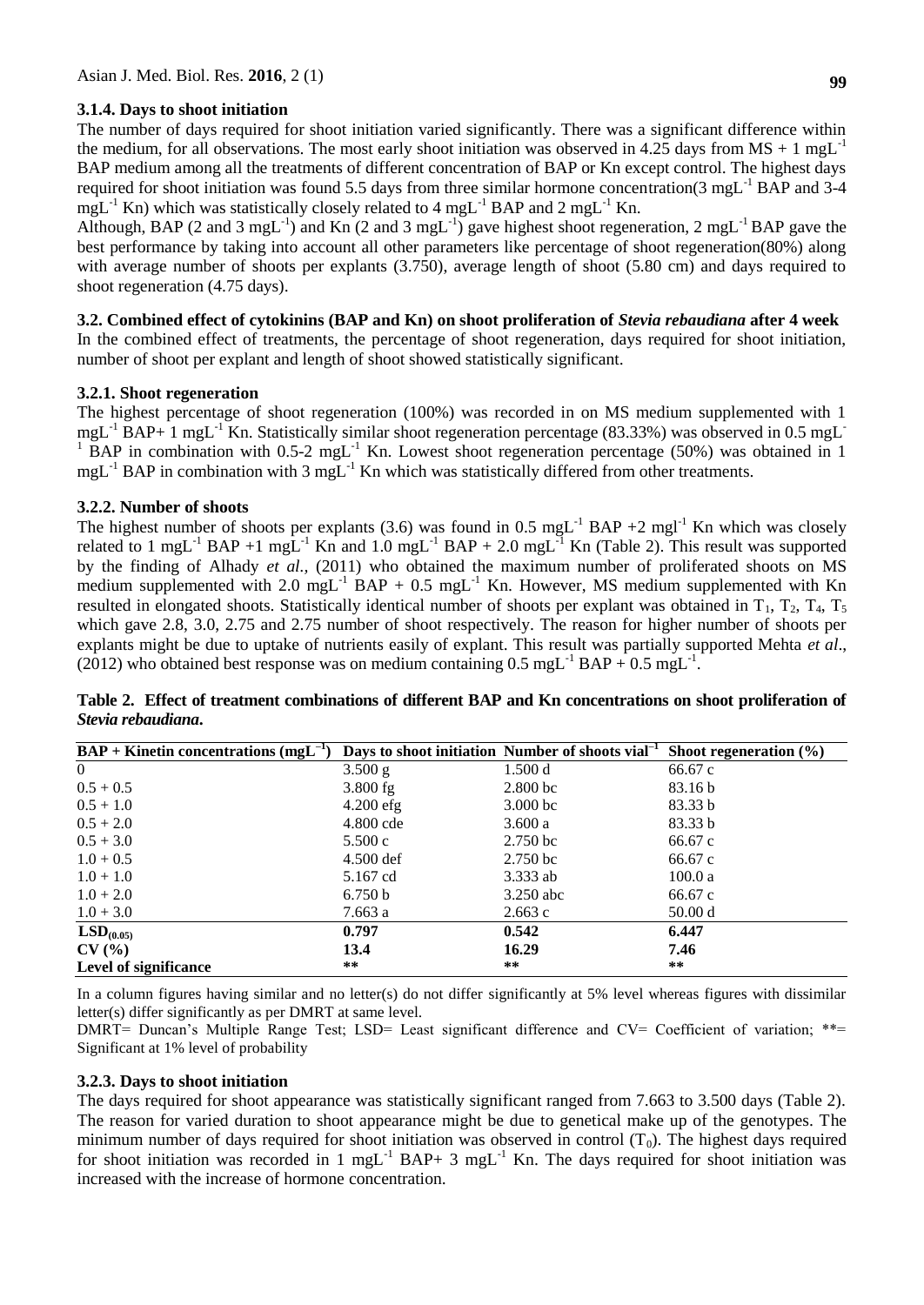#### **3.2.4. Shoot length**

The longest shoot length (6.444 cm) was observed in 0.5 BAP in combination with 0.5 mgL<sup>-1</sup> Kn (Table 2 and Figure 3) which was followed by 1 mgL<sup>-1</sup> BAP + 1 mgL<sup>-1</sup> Kn (5.86 cm). The lowest shoot length (4.43 cm) was recorded at 0 mgL<sup>-1</sup> BAP + 0 mgL<sup>-1</sup> Kn which was preceded by 1 mgL<sup>-1</sup> BAP + 3 mgL<sup>-1</sup> Kn (4.80 cm). In the present study, gradual increase in shooting frequency, number of shoots per explant was observed with increasing concentrations of BAP in combination with Kn. In a nutshell, it can be concluded that combination of  $0.5 \text{ mgL}^{-1}$  BAP and 2 mgL<sup>-1</sup> Kn showed the best performance to all parameter. This study also similar to the result of Pawar *et al.,* (2015). Mehta *et al*., (2012) reported that the maximum number of shoots (3.42±0.58) was developed on MS media fortified with 0.5 BAP±2.0 Kn. According to Sridhar and Aswath (2014) the maximum regeneration frequency (70%), shoot number (5.0) and shoot length (4.4 cm) were observed in the combination of 2.0 mgL<sup>-1</sup> BAP + 0.5 mgL<sup>-1</sup> Kn + 0.1 mgL<sup>-1</sup> IAA. It can be concluded that with the increase of cytokinin hormone combination, number of shoot increased and length of shoot decreased. At higher concentration of hormone combination, it may be stunted growth of shoot.



#### **Figure 3. Effect of treatment combinations of different BAP and Kn concentrations on shoot proliferation of** *Stevia rebaudiana***.**

### **3.3. Effect of different concentrations of TDZ on direct shoot regeneration of** *S. rebaudiana* **after 3 week 3.3.1. Shoot regeneration percentage**

The explants were inoculated with different concentrations of TDZ  $(0.5, 1.0, 1.5, 2.0 \text{ mgL}^{-1})$  in combination with  $1.0 \text{ mgL}^{-1}$  BAP to observe their effect on shoot development and multiplication. The highest percentage (75%) of explant showing shoot was recorded in TDZ at  $0.5 \text{ mgL}^{-1}$  which was similar to TDZ 1.0 and 0 mgL<sup>-1</sup> (75%). The lowest percentage of explants (50%) showing shoot was recorded in 1.5 and 2.0 mgL $^{-1}$  TDZ (Table 3). TDZ is a phenylurea type plant growth regulator, which was used earlier as a cotton defoliant (Arndt *et al.,* 1976). Later, it was believed to exhibit strong cytokinin-like activity almost similar to that of N6-substituted adenine derivatives (Mok *et al.,* 1982; Gyulai *et al.,* 1995). It has been shown to induce shoot proliferation (Niewkerk *et al*., 1986).

| <b>TDZ</b> concentrations $(mgL^{-1})$ | Days to shoot initiation | Number of shoots vial <sup><math>-1</math></sup> | Shoot regeneration $(\% )$ |
|----------------------------------------|--------------------------|--------------------------------------------------|----------------------------|
| $\overline{0}$                         | 6.332                    | 2.665 e                                          | 75.00 a                    |
| 0.5                                    | 6.665                    | 7.332 d                                          | 75.00 a                    |
| 1.0                                    | 7.000                    | 11.33 b                                          | 75.00 a                    |
| 1.5                                    | 6.500                    | 14.50a                                           | 50.00 b                    |
| 2.0                                    | 6.500                    | 8.500c                                           | 50.00 <sub>b</sub>         |
| LSD <sub>(0.05)</sub>                  | 0.836                    | 0.836                                            | 4.172                      |
| CV(%)                                  | 8.22                     | 6.12                                             | 4.17                       |
| Level of significance                  | NS                       | **                                               | $**$                       |

|  | Table 3. Effect of different concentrations of TDZ on shoot proliferation of <i>Stevia rebaudiana</i> . |  |  |  |
|--|---------------------------------------------------------------------------------------------------------|--|--|--|
|--|---------------------------------------------------------------------------------------------------------|--|--|--|

In a column figures having similar and no letter(s) do not differ significantly at 5% level whereas figures with dissimilar letter(s) differ significantly as per DMRT at same level.

DMRT= Duncan's Multiple Range Test; LSD= Least significant difference and CV= Coefficient of variation; \*\*= Significant at 1% level of probability and NS= not significant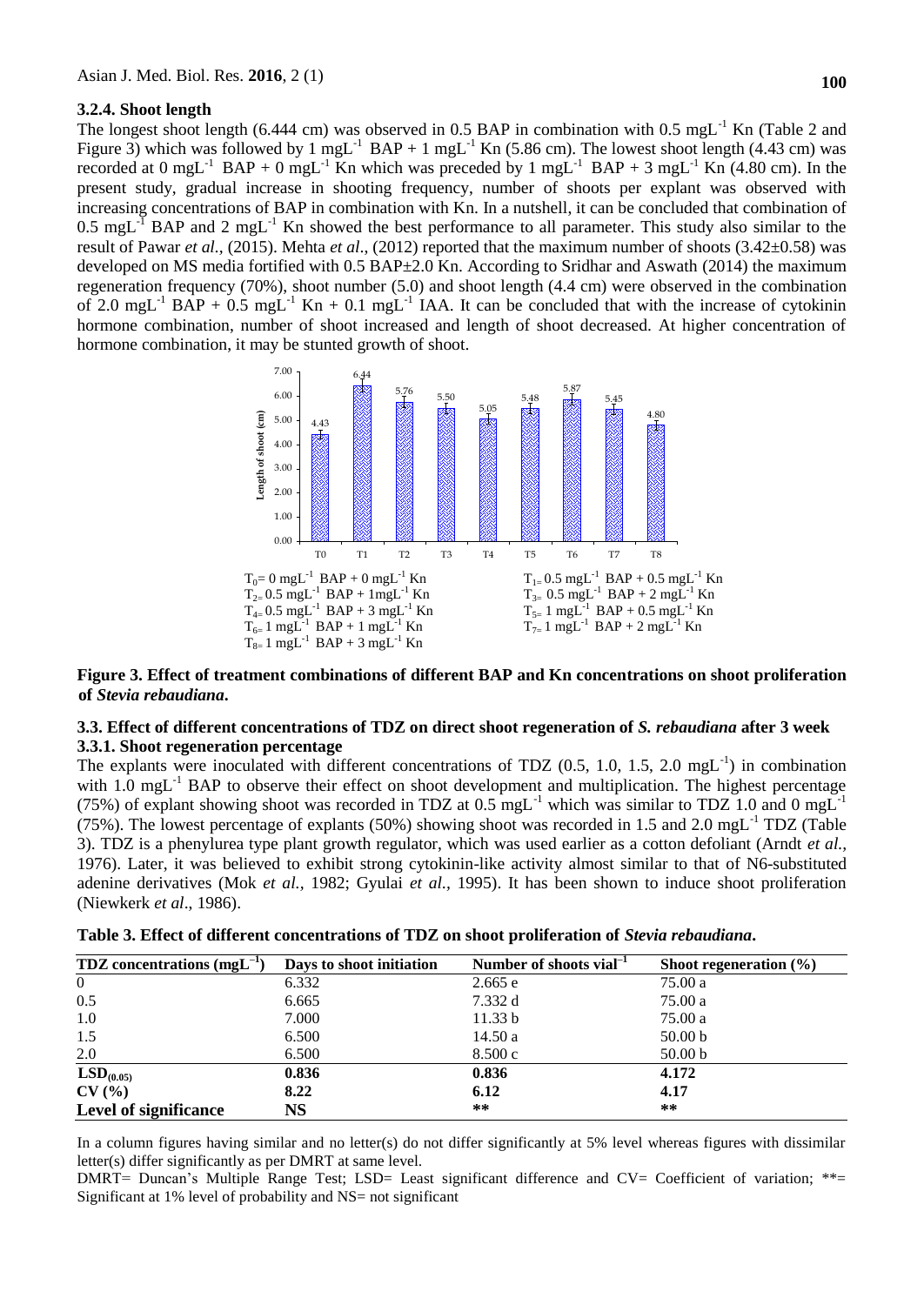# **3.3.2. Days required for shoot appearance**

The days required for shoot appearance differs non-significantly (Table 3). The explants treated with 1 mgL<sup>-1</sup> TDZ took highest number days for shoot appearance (7.00 days) followed by 0.5, 1.5 and 2.0 mgL<sup>-1</sup> TDZ. But TDZ 0  $mgL<sup>-1</sup>$  (control) took lowest number days for shoot appearance (6.332 days).

# **3.3.3. Number of shoot per explant**

Noticeable variation was observed among the treatments in respect of number of shoot per explants (Table 3). The highest number of shoots per explants (14.0) was recorded in 1.5 mgL<sup>-1</sup> TDZ followed by 1.0mgL<sup>-1</sup>, 2.0mgL $^{-1}$  TDZ (Figures 4 and 5). The TDZ concentration more than 1.5 mgL $^{-1}$  reduced the number of shoot per explants. The lowest number of shoots were obtained from  $T_0$  (control contained only 1 mgL<sup>-1</sup> BAP). The higher concentrations of TDZ (2.0 mgL<sup>-1</sup>) resulted depletion in shoot regeneration. Yucesan *et al.*, (2007) reported that higher concentration of TDZ reduced number of shoots per explants. This was due to the adverse effect of higher concentration of TDZ. But in both parameters, values of shoot number parameter started to decline after the third level.



**Figure 4. Shoot multiplication at 0.5,1.0,1.5 mgL-1 TDZ respectively after 21 days.**



**Figure 5. No. of shoots at 1.5 mgL-1 TDZ.**

# **3.3.4. Shoot length**

Different levels of TDZ had significant effect on length of shoot (Figure 6). The longest length of shoot (5.033 cm) was observed in control containing 1 mgL<sup>-1</sup> BAP without TDZ. Length of shoot reduced with the increase of TDZ concentration. The longest shoot (5.03 cm) was measured in control (T<sub>0</sub>) followed by TDZ 1 mgL<sup>-1</sup> (4.4 cm). The shortest length of shoot  $(3.1 \text{ cm})$  was noted in TDZ 2.0 mgL<sup>-1</sup>. It is clear that an increase in TDZ concentration could promote the rate of shoot proliferation but there was a certain limitation. Moreover, the rising of shoot number might affect the length since the nutrients taken up were distributed to more shoots (Huy and Xuan-Mai, 2014).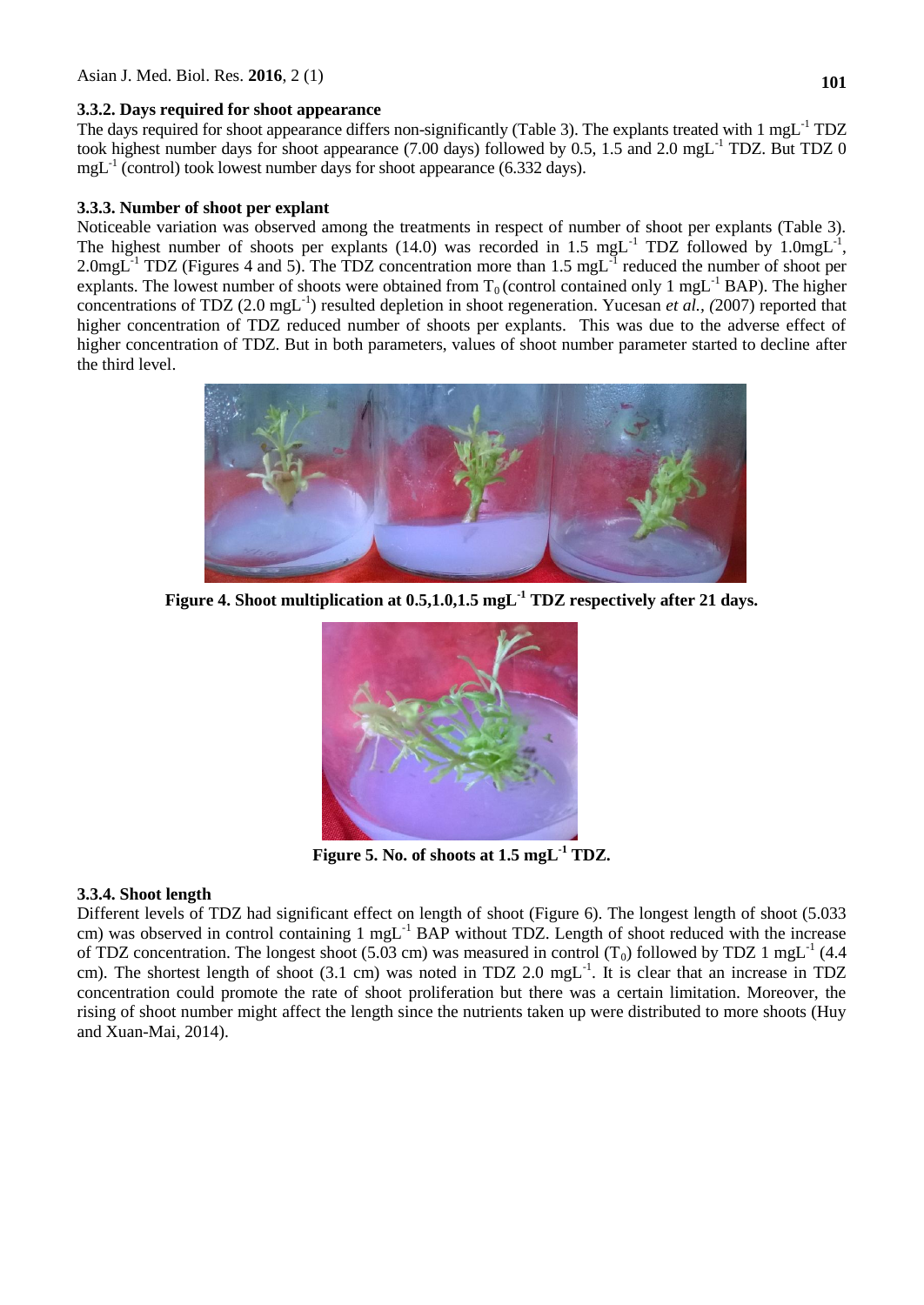

**Figure 6. Effect of different concentrations of TDZ on shoot proliferation of** *Stevia rebaudiana***.**

#### **3.4. Effect of Coconut water on shoot induction of** *S. rebaudiana* **after 3 week**

Coconut water is the colorless liquid endosperm of green coconuts (*Cocos nucifera*). Coconut water is the more complex combination of compounds than coconut milk (Molnar *et al.*, 2011). To measure the effect of coconut water, explants were cultured on MS medium with four different concentrations: 20 mlL<sup>-1</sup>, 40 mlL<sup>-1</sup>, 60 mlL<sup>-1</sup> and 80 mlL<sup>-1</sup>. Diphenylurea, a growth factor found in coconut water, exhibits cytokinin-like responses (Gnasekaran *et al.,* 2010).

So, as a source of cytokinin, 20-80% coconut water was added to the medium. For number of shoot, the appropriate doses of coconut water for Stevia was  $60 \text{ mil}^{-1}$  in MS medium which gave maximum number of shoot (7.332 cm) (Figure 7). Statistically similar number of shoot was obtained from 40 mlL<sup>-1</sup> and 80 mlL<sup>-1</sup> coconut water. The lowest number of shoots per explant (1.66)) was recorded in control. Control gave the longest length of shoot (5.33 cm) (Table 4). By comparing all the parameter of the coconut water treatment, the appropriate doses of coconut water for Stevia was  $40 \text{ mIL}^{-1}$  in MS medium which gave longest length of shoot (5.10 cm), 4.75 number of shoot and required 5.7 days to shoot initiation (Table 4).

Highest percentage of shoot regeneration was obtained from 20 and 40 mlL<sup>-1</sup> coconut water which were similar to each other (Table 4). Kuraishi & Okumura (1961) reported the cytokinin activity in fresh coconut water. This class of plant growth regulator has the main function to stimulate cell division, subsequently to morphogenesis. Some natural cytokinins have been isolated from coconut water, such, such as zeatin and N'-diphenyl urea (George, 2008), but levels of cytokinins and their specificity in coconut water are still unclear.

| Coconut water $(mI/L)$       | Days to shoot<br>initiation | Number of shoots Length of shoot<br>$vial^{-1}$ | (cm)    | Shoot regeneration $(\% )$ |  |  |
|------------------------------|-----------------------------|-------------------------------------------------|---------|----------------------------|--|--|
| $\Omega$                     | 4.332 d                     | 1.664 d                                         | 5.300 a | 60.00 <sub>b</sub>         |  |  |
| 20                           | 5.250c                      | 3.000c                                          | 4.300 b | 80.00a                     |  |  |
| 40                           | 5.750 bc                    | 4.750 b                                         | 5.100a  | 80.00a                     |  |  |
| 60                           | $6.332$ ab                  | 7.332 a                                         | 4.032c  | 60.00 <sub>b</sub>         |  |  |
| 80                           | 6.668a                      | 5.332 b                                         | 3.632 d | 60.00 <sub>b</sub>         |  |  |
| LSD(0.05)                    | 0.695                       | 0.712                                           | 0.252   | 6.704                      |  |  |
| CV(%)                        | 9.15                        | 12.02                                           | 4.2     | 7.35                       |  |  |
| <b>Level of significance</b> | **                          | $***$                                           | $***$   | **                         |  |  |

**Table 4. Effect of different concentrations of coconut water along with 1.0 mgL–1 BAP + 0.1 mgL–1 NAA on shoot proliferation of** *Stevia rebaudiana***.**

In a column figures having similar and no letter(s) do not differ significantly at 5% level whereas figures with dissimilar letter(s) differ significantly as per DMRT at same level.

DMRT= Duncan's Multiple Range Test; LSD= Least significant difference and CV= Coefficient of variation; \*\*= Significant at 1% level of probability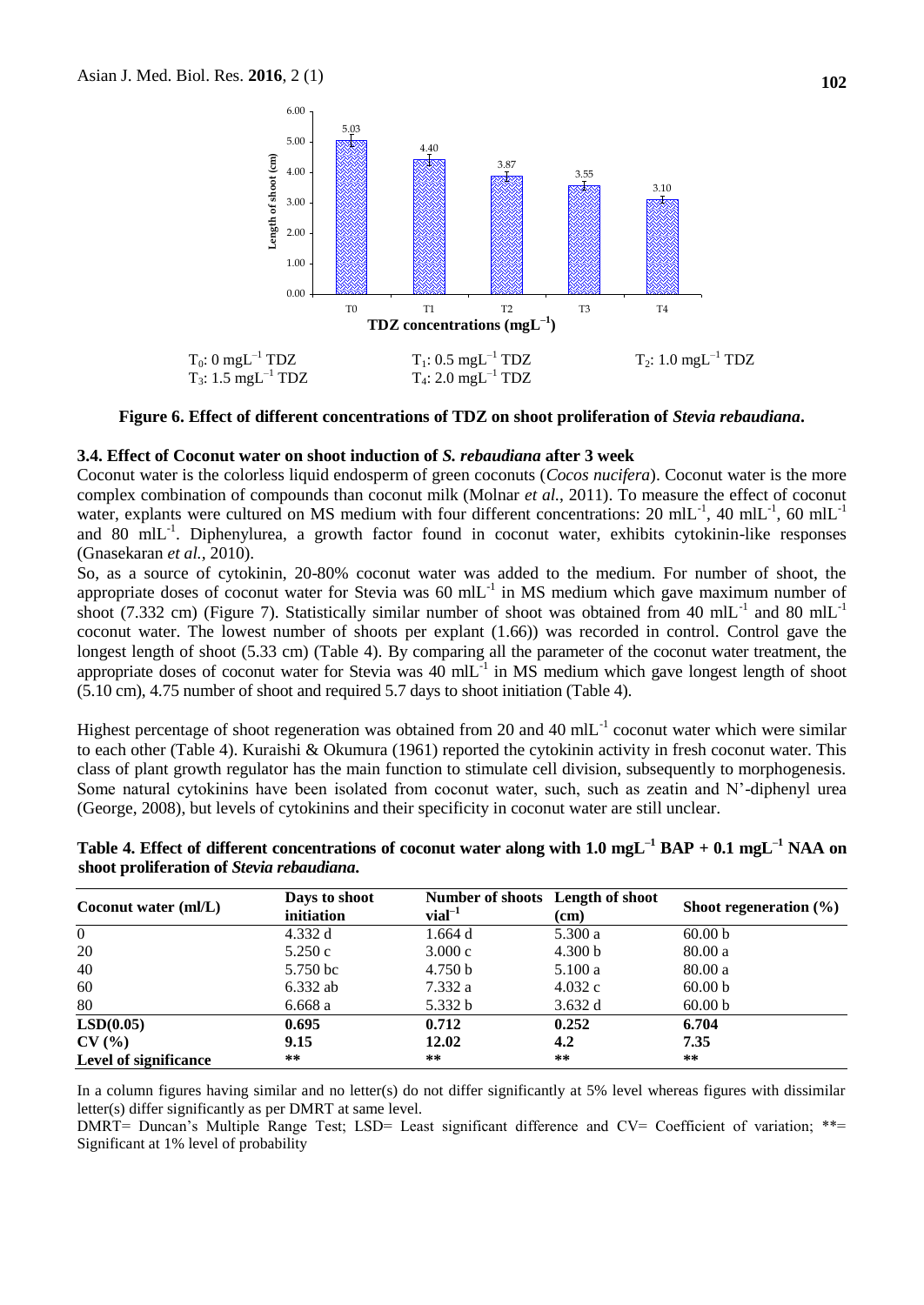

**Figure 7. No. shoots and length of shoots at 60 mlL-1 after 3 week**

Peixe *et al.,* (2007) also showed the positive effect of coconut water *in vitro* culture as substitute of Zeatin which is an important organic compound used in the process of micropropagation. This means that the supplementation of culture medium with coconut water can be beneficial to growth and morphogenesis of tissues, not only due the mineral nutrition that it provides but also because it is a source of natural growth regulators. The beneficial effect of coconut water was clearly observed on plant growth parameters such as shoot length, number of shoot (Table 4).

#### **3.5. Effect of auxin (NAA and IBA) on root induction of** *S. rebaudiana*

Formation of plantlet which was the aim of *in vitro* regeneration includes shoot formation followed by root initiation. Auxins (NAA) have characteristic feature of promoting cell division, stem elongation and rooting (Razdan, 2003). The regenerated shoots were implanted onto MS medium fortified with varying concentration of NAA (1.0, 1.5, 2.0 mgL<sup>-1</sup>) and IBA (1.0, 1.5, 2.0 mgL<sup>-1</sup>). Assessment of root formation was studied through the parameters percent of root initiation, days to root initiation and number of root formation per shoot and length of root. 4-cm-and-above shoots were transferred to rooting media in order to help the plants take up nutrients more efficiently (Table 5 and Figure 8). It was revealed from table 11 that, the MS medium without auxin was not useful for rooting. However, The highest percentage of root formation (66.67%) was found in NAA (1,1.5 mgL<sup>-1</sup>) and 1.0 mgL<sup>-1</sup> IBA, where lowest percentage of root formation (33.33%) was observed in 1.5 mgL<sup>-1</sup>, 2.0 mgL<sup>-1</sup> IBA and  $2.0 \text{ mgL}^{-1}$  NAA which are same to one another (Table 5).

Different concentrations of NAA and IBA significantly affected the length of roots and number of roots. Both NAA and IBA at 1.0 mgL<sup>-1</sup> concentration gave the best response  $(66.67\%)$  in case of number of roots and length of roots (Figure 8). Between these two rooting hormones (IBA and IAA), IBA produced the higher number of roots (7.0) per shoot. MS media supplemented with  $1 \text{ mgL}^{-1}$  NAA) were found to be the best for rooting in terms of rooting percentage (66.67 %) and days to root initiation (9.5). Moreover, the longest root (2.9 cm) was recorded in 1mgL<sup>-1</sup> IBA followed by 1.5 mgL<sup>-1</sup> IBA and the shortest root (1.2 cm) was recorded in 2 mgL<sup>-1</sup> NAA (Figure 6). The highest number of root (7.0) was recorded in MS medium supplemented with  $1.0 \text{ mgL}^{-1}$  IBA followed by  $1.0$ mgL<sup>-1</sup> NAA (Figures 9 and 10). The lowest number of root was found in both 2 mgL<sup>-1</sup> NAA and IBA. No root was found at both  $0 \text{ mgL}^{-1}$ NAA and IBA.

| $NAA / IBA$ concentrations (mgL <sup>-1</sup> ) |                    | Days to root initiation Number of roots shoot <sup>-1</sup> | Root formation $(\% )$ |
|-------------------------------------------------|--------------------|-------------------------------------------------------------|------------------------|
| $\overline{0}$                                  | 0.000 e            | 0.000 e                                                     | 0.000c                 |
| NAA 1.0                                         | 9.500 d            | 4.500 b                                                     | 66.67 a                |
| NAA 1.5                                         | 10.50c             | 3.500c                                                      | 66.67 a                |
| NAA 2.0                                         | 12.00 <sub>b</sub> | 2.000 d                                                     | 33.33 b                |
| <b>IBA</b> 1.0                                  | 10.50c             | 7.000a                                                      | 66.67 a                |
| <b>IBA 1.5</b>                                  | 12.00 <sub>b</sub> | 3.000c                                                      | 33.33 b                |
| <b>IBA 2.0</b>                                  | 16.00a             | 2.000 d                                                     | 33.33 b                |
| LSD <sub>(0.05)</sub>                           | 0.561              | 0.692                                                       | 3.625                  |
| CV(%)                                           | 3.64               | 14.37                                                       | 5.52                   |
| <b>Level of significance</b>                    | $***$              | $***$                                                       | $***$                  |

|  |  |  | Table 5. Effect of different concentrations of NAA or IBA on root formation of Stevia rebaudiana |  |  |  |  |  |
|--|--|--|--------------------------------------------------------------------------------------------------|--|--|--|--|--|
|--|--|--|--------------------------------------------------------------------------------------------------|--|--|--|--|--|

In a column figures having similar and no letter(s) do not differ significantly at 5% level whereas figures with dissimilar letter(s) differ significantly as per DMRT at same level.

DMRT= Duncan's Multiple Range Test; LSD= Least significant difference and CV= Coefficient of variation; \*\*= Significant at 1% level of probability.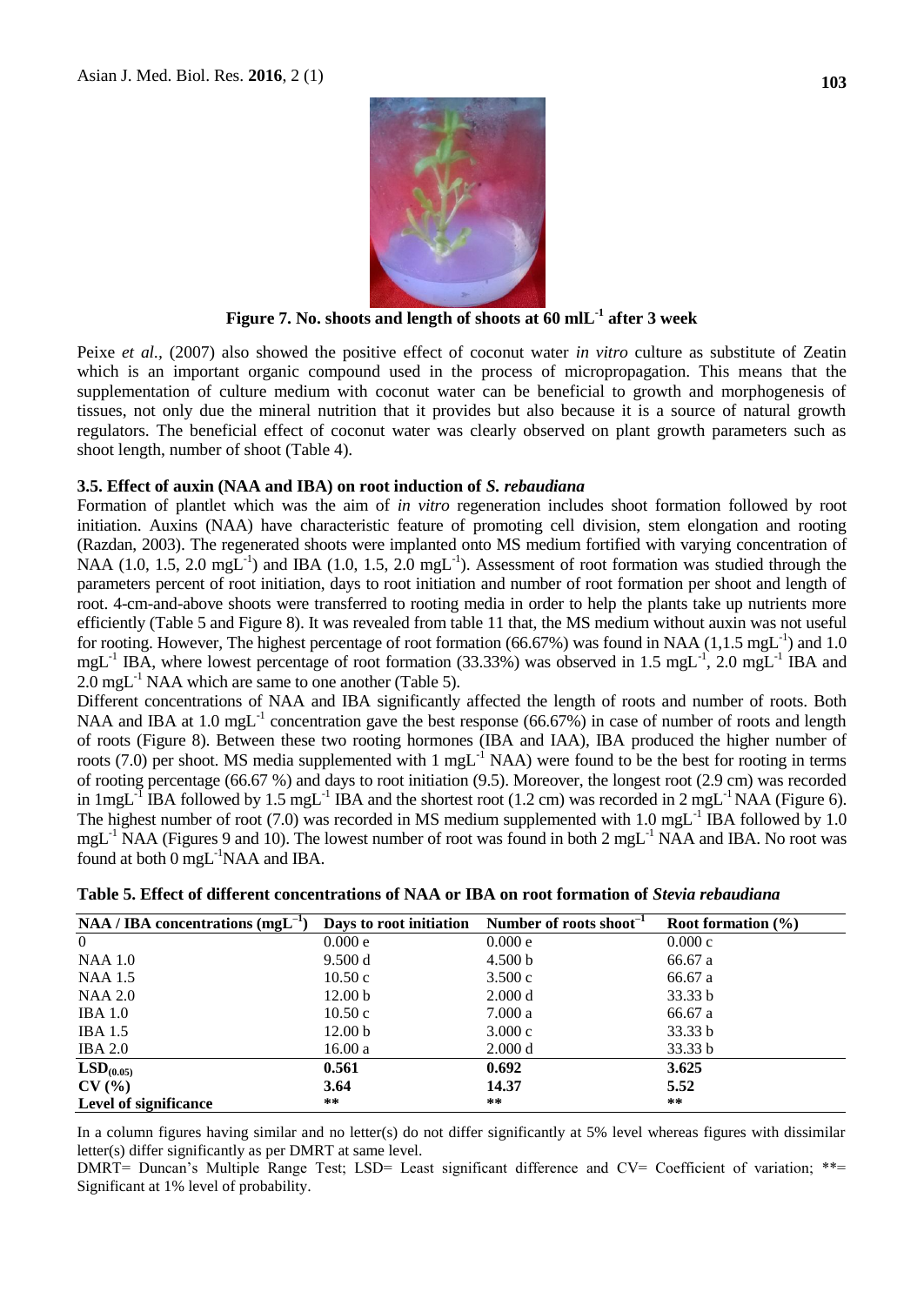

#### **Figure 8. Effect of different concentrations of NAA or IBA on root formation of** *Stevia rebaudiana*

The maximum days for root appearance were recorded on 2 mgL $^{-1}$  IBA. The minimum days required for root initiation was observed in 1 mgL-1 NAA. Root induction gradually decreased with increasing concentrations of auxin of both NAA and IBA. NAA was less effective for root formation and promoting root extension. A significant difference was found on root length at different concentrations and combinations of growth regulators. There were noticeable differences in the morphology of roots from two different hormone treatments. IBA tended to develop thick and hairy fibrous roots while NAA gave rise to less hairy and thin roots. MS liquid medium containing 1.0 mgL<sup>-1</sup> IBA produced a greater number of healthy and sturdy roots than those cultured with NAA (Nagesh, 2008).



**Figure 9. No. roots and length of roots at 1 mgL-1 NAA after 3 week**



**Figure 10. No. roots and length of roots at 1 mgL-1 IBA after 3 week**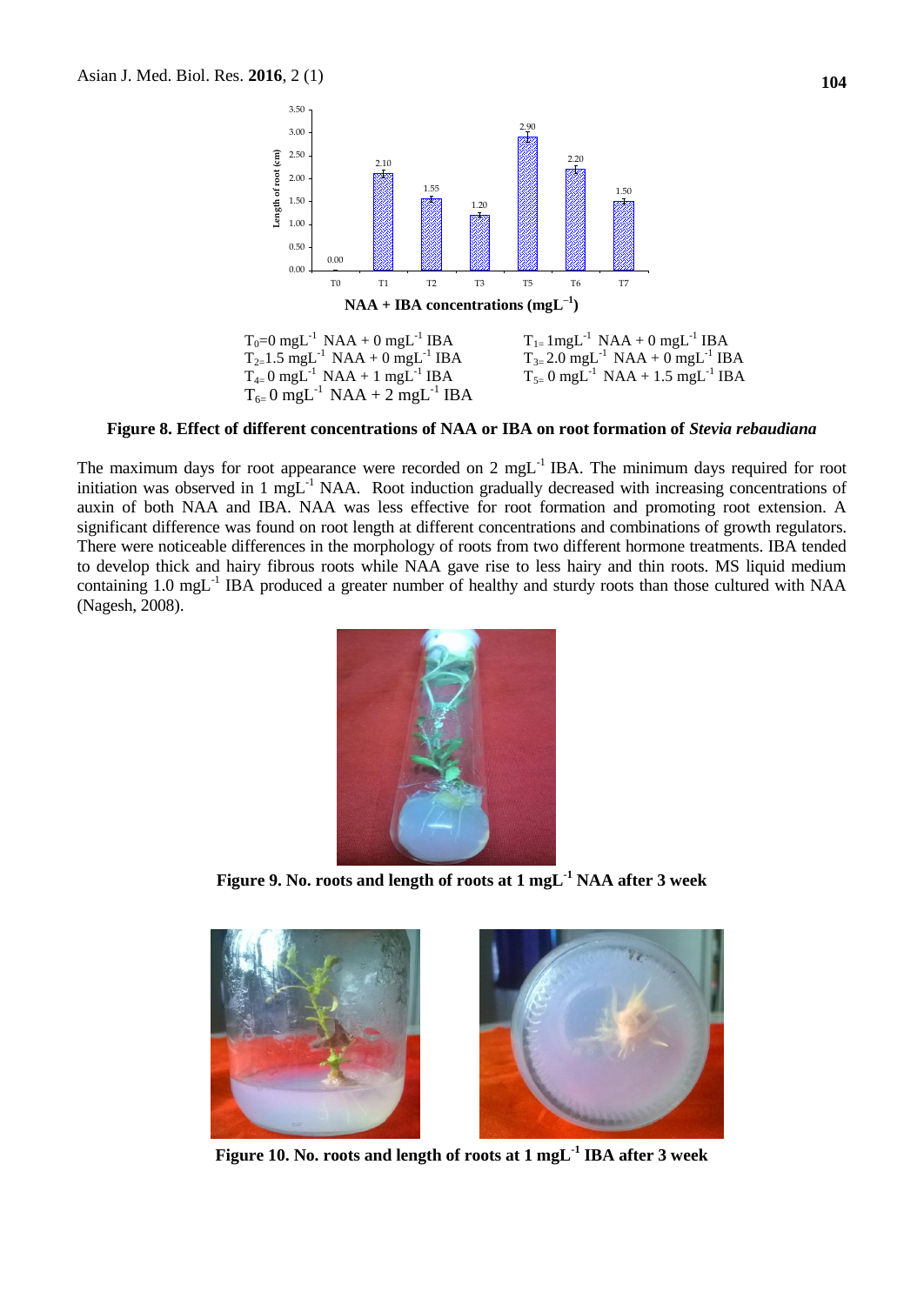#### **4. Conclusions**

Present studies were conducted with a view to evaluate the effect of different concentration of cytokinin hormone (BAP, Kn, Thidiazuron), coconut water on shoot regeneration and the effect of different concentration of auxins (NAA and IBA) on root formation. Micropropagation technology of *Stevia rebaudiana* has been briefly analyzed. Thus, this protocol could be helpful to establish and cultivate stevia as a promising newly introduced non-caloric sweetener and anti-diabetic medicinal plant in Bangladesh.

#### **Conflict of interest**

None to declare.

#### **References**

- Ahmed MB, M Salahin, R Karim, MA Razvy, MM Hannan, R Sultana, M Hossain and R Islam, 2007. An Efficient Method for *in vitro* Clonal Propagation of a Newly Introduced Sweetener Plant (*Stevia rebaudiana*) in Bangladesh. American-Eurasian Journal of Scientific Research, 2: 121-125.
- Alhady MRAA, 2011. Micropropagation of *Stevia rebaudiana* Bertoni. A New Sweetening Crop in Egypt. Global Journal of Biotechnology and Biochemistry, 6: 178-182.
- Arndt F, R Rusch and HV Stillfried, 1976. A new cotton defoliant. Plant Physiol, pp. 57-99.
- Chalapathi MV and S Thimmegowda, 1997. Natural non-calorie sweetener Stevia (*Stevia rebaudiana* Bertoni), A future crop of India. Crop Research Hisar, 14: 347-350.
- Chishti N, AS Sahwl, ZA Kaloo, MA Bhat and P Sultan, 2006. Clonal propogation of *Mentha arvensis* L. through nodal explants. Pakistan Journal of Biological Sciences, 9: 1416–1419.
- George EF, 2008. Plant propagation by tissue culture. 3. ed. Great Britain: Exegetics, p.479.
- Gnasekaran P, X Rathinam, UR Sinniah and S Subramaniam, 2010. A study on the use of organic additives on the protocorm-like bodies (plbs) growth of *Phalaenopsis violacea* orchid. Journal of Phytology, 2: 29–33.
- Gopi C, YN Sekhar and Ponmuragan, 2006. In vitro multiplication of *Ocimum gratissimum* L. through direct regeneration. African Journal of Biotechnology, 5: 723–726.
- Gyulai G, Z Jekkel, J Kiss and LE Heszky, 1995. A selective auxin and cytokinin bioassay based on root and shoot formation in vitro. J Plant Physiol., 145: 379–382.
- Hassanen SA and RMA Khalil, 2013. Biotechnological Studies for Improving of Stevia (*Stevia rebaudiana* Bertoni) *in vitro* Plantlets. Middle-East Journal of Scientific Research, 14: 93-106.
- Huy NT and TT Xuan-Mai, 2014. Investigation of Effective In Vitro Propagation Media for *Stevia rebaudiana* Bertoni. KKU Research Journal, 19: 172-180.
- Kavitha MS, EG Wesely and P Mehalingam, 2012. Direct multiple shoot regeneration from Shoot tip and nodal explants of *Solanum Nigrum* L. A Medicinal Herb. Journal of Ornamental and Horticultural Plants, 2: 65-72.
- Kuraishi S and FS Okumura, 1961. A new green-leaf growth stimulating factor, phyllococosine, from coconut milk. Nature, 189: 148-149.
- Mathur M and T Begum, 2015. Shootlets Regeneration and Tissue Culture Studies on *Stevia rebaudiana* Bertoni and *Terminalia bellerica* Roxb. International Journal of Recent Biotechnology, 3: 25-35.
- Mehta J, S Khan, V Bisht, M Syedy, R Rathore and L Bagari, 2012. High frequency Multiple shoots regeneration and callus induction an anti diabetic plant-*Stevia rebaudiana* Bertoni–An important medicinal plant. American Journal of Pharmtech Research, 2: 19-27.
- Midmore JD and AH Rank, 2006. An intense natural sweetener-laying the ground work for a new rural RIRDC Publication No 06/020 RIRDC Project No UCQ-17A.
- Mok MC, DWS Mok, DJ Armstrong, K Shudo, Y Isogai and T Okamoto, 1982. Cytokinin activity of N-phenyl-N-1,2,3-thiadiazol-5-ylurea (thidiazuron). Phytochemistry, 21: 1509–1511.
- Molnar Z, E Virag and V Ordog, 2011. Natural Substances in tissue culture media of higher plants. Acta Biologica Szegediensis 55: 123-127.
- Mudoi KD and M Borthakur, 2009. In vitro microprpogation of *Bambusa balcooa* Roxb. through nodal explants from field grown clums and scope for upscaling. Curr. Sci., 96: 963–966.
- Nagesh KS, 2008. High Frequency Multiple Shoot Induction of *Curculigo orchioides* Gaertn. Shoot Tip V/S Rhizome Disc Taiwania, 53: 242-247.
- Neves LO, L Tomaz and MPS Favereiro, 2001. Micropropogation of *Medicago truncatula* Gaertn. c.v. Jemalong and *Medicago trumculata* ssp. narbonensis. Plant Cell Tissue and Organ Culture, 67: 81–84.
- Niewkerk V, IPRH Zimmerman and I Fordham, 1986. Thidiazuron stimulation of apple shoot proliferation in vitro. *Horticulture Science,* 21: 516-518.